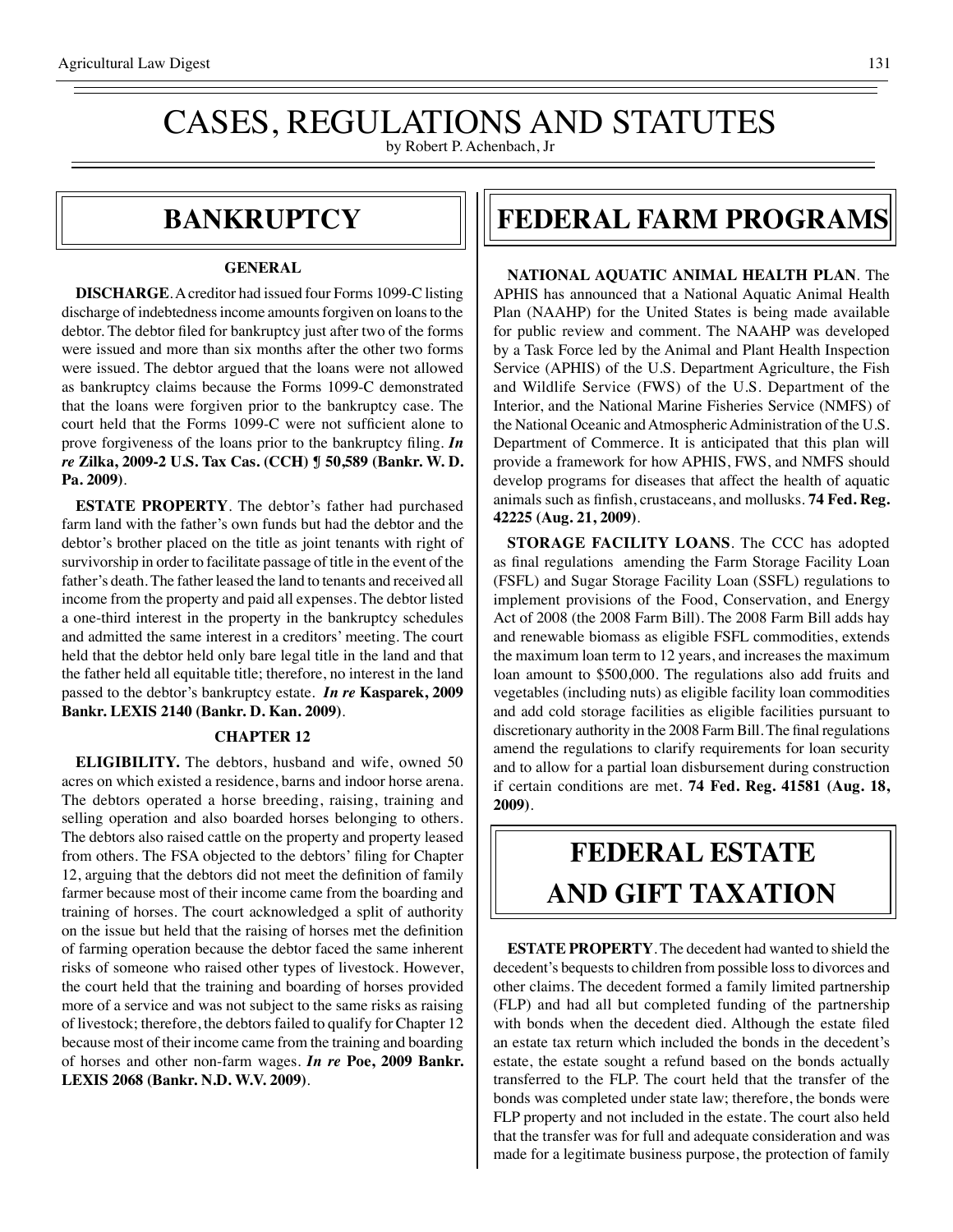### assets; therefore, the bonds were not included in the estate under I.R.C. §§ 2036, 2038. **Keller v. United States, 2009-2 U.S. Tax Cas. (CCH) ¶ 60,579 (S.D. Texas 2009)**.

**GENERATION-SKIPPING TRANSFERS.** The decedent and spouse had established an irrevocable trust for the benefit of their children and grandchildren. The trust authorized the trustee to divide any trust or trust share created under the trust "so that some portion thereof will have an inclusion ratio of zero and the other portion thereof an inclusion ratio of one for federal generation skipping transfer tax purposes, or such that the transferor or transferors of such portions, for federal generation skipping transfer tax purposes, may be deemed to be different persons." The trust was funded with cash. An accounting firm prepared and timely filed the decedent's Form 709, United States Gift (and Generation-Skipping Transfer) Tax reporting the transfer to the trust but failing to allocate the decedent's GST exemption to the transfer. In preparing the Form 706 for the decedent's estate, the accounting firm discovered the failure to allocate the decedent's GST exemption to the transfer to the trust. It was represented that there were no GST transfers from the trust. The IRS granted an extension of time to make the election to allocate the decedent's GST exemption to the transfer. **Ltr. Rul. 200934027, May 4, 2009**.

The decedent had created a inter vivos trust which became irrevocable on the decedent's death, which occurred prior to December 27, 1995. The trust provided that, on the death of the decedent, the trust was to be split between a marital and family trust. Both trusts were funded and the executor elected to treat the martial trust as QTIP under I.R.C. § 2056(b)(7) but also elected a reverse QTIP election for purposes of GST. The estate's estate tax return preparer allocated the GST exemption to both trusts. The return preparer also failed to advise the executor or the trustee of the marital trust to split the marital trust into a GST exempt and GST nonexempt marital trust and failed to advise the executor of the election provided in Treas. Reg. § 26.2652-2(c). The IRS granted an extension of time to make the election to split the marital trust into two trusts such that one of the trusts would have an exclusion ratio of zero. **Ltr. Rul. 200934036, April 29, 2009**.

**VALUATION**. The taxpayer established an LLC and did not elect to have the LLC taxed as a corporation for federal income tax purposes. After funding the LLC with cash and marketable securities, the taxpayer transferred a 9.5 percent interest in the LLC to trusts for the taxpayer's children and sold a 40.5 percent interest in the LLC to the trusts in exchange for a promissory note. The taxpayer reported the gift of the LLC interests and discounted their value by 30 percent. The IRS rejected the valuation and treated the gifts as transfers of a 9.5 interest in the LLC assets because the LLC was a disregarded entity. The court held that the check-thebox regulations did not apply for gift tax purposes and upheld the taxpayer's treatment of the gifts as transfers of interests in the LLC. **Pierre v. Comm'r, 133 T.C. No. 2 (2009)**.

## **federal income taxation**

**ACCOUNTING METHOD**. The IRS has issued a revenue procedure which amplifies, clarifies, and modifies *Rev. Proc. 2008-52, 2008-2 C.B. 587*, which provides procedures for taxpayers to obtain automatic consent for the changes in method of accounting described in its appendix. This revenue procedure also clarifies and modifies *Rev. Proc. 97-27, 1997-1 C.B. 680*, as amplified and modified by Rev. Proc. 2002-19, 2002-1 C.B. 696, as amplified and clarified by *Rev. Proc. 2002-54, 2002-2 C.B. 432*, and as modified by *Rev. Proc. 2007-67, 2007-2 C.B. 1072*, which provides the general procedures for obtaining nonautomatic consent for changes in method of accounting. **Rev. Proc. 2009-39, I.R.B. 2009-38**.

**CAPITAL GAIN**. The taxpayers were shareholders of an S corporation which sued another corporation for misappropriation of trade secrets and sought damages for lost profits, lost opportunities, operating losses and expenditures. The parties reached a settlement and the taxpayers claimed that the settlement proceeds were capital gains and not ordinary income because the settlement proceeds were compensation for injury to the corporation's trade secret. The court held that the proceeds were ordinary income because the settlement represented payment for lost profits as identified in the lawsuit petition. **Freda v. Comm'r, T.C. Memo. 2009-191**.

**CHARITABLE DEDUCTION**. The IRS has published the top ten things the IRS wants every taxpayer to know before deducting charitable donations:

Charitable contributions must be made to qualified organizations to be deductible. You can ask any organization whether it is a qualified organization and most will be able to tell you. You can also check IRS Publication 78, which lists most qualified organizations. IRS Publication 78 is available at IRS. gov.

• Charitable contributions are deductible only if you itemize deductions using Form 1040, Schedule A.

• You generally can deduct your cash contributions and the fair market value of most property you donate to a qualified organization. Special rules apply to several types of donated property, including clothing or household items, cars and boats.

• If your contribution entitles you to receive merchandise, goods, or services in return – such as admission to a charity banquet or sporting event – you can deduct only the amount that exceeds the fair market value of the benefit received.

• Be sure to keep good records of any contribution you make, regardless of the amount. For any contribution made in cash, you must maintain a record of the contribution such as a bank record – including a cancelled check or a bank or credit card statement

– a written record from the charity containing the date and amount of the contribution and the donor's name, or a payroll deduction record.

• Only contributions actually made during the tax year are deductible. For example, if you pledged \$500 in September but paid the charity only \$200 by Dec. 31, your deduction would be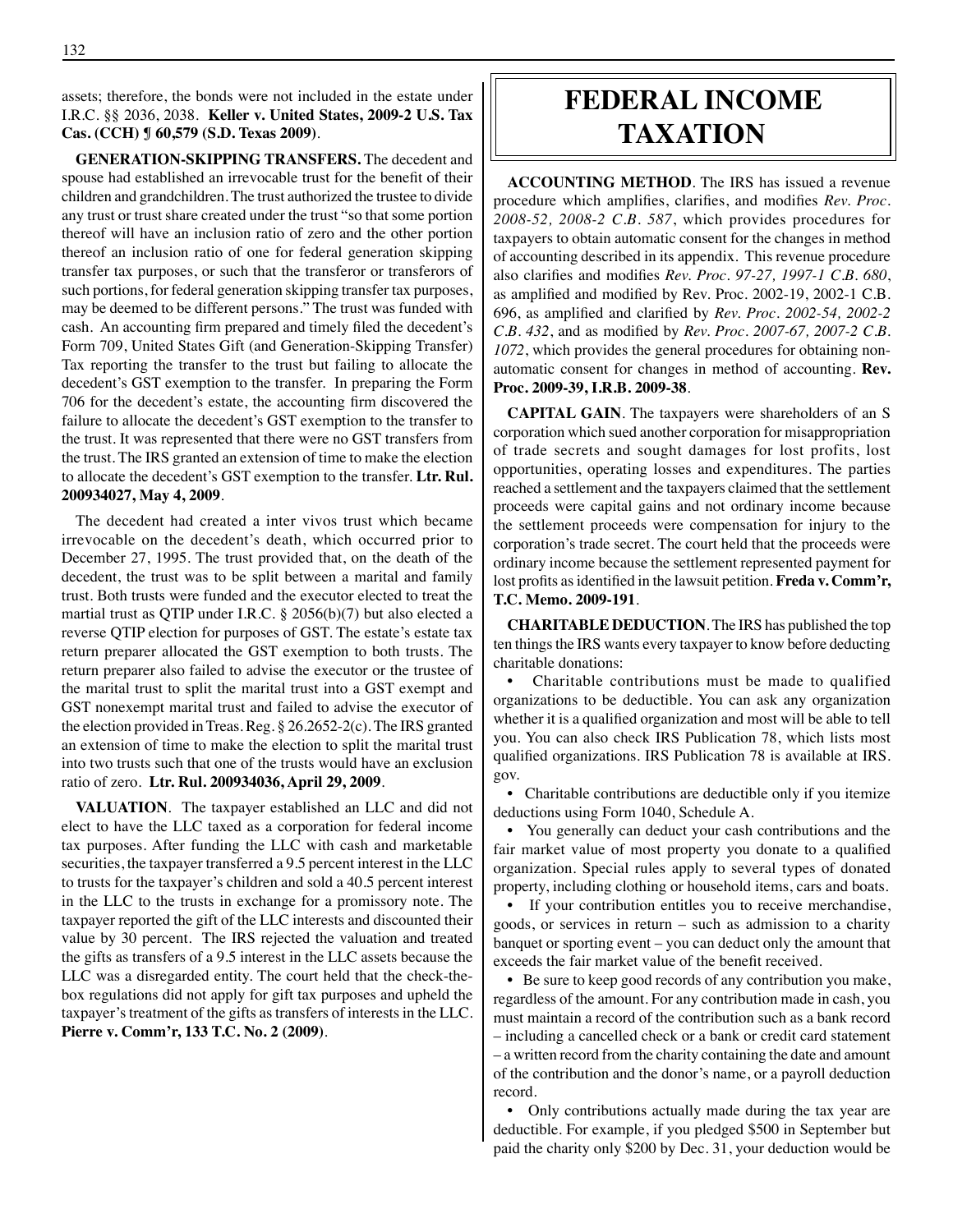#### \$200.

• Include credit card charges and payments by check in the year they are given to the charity, even though you may not pay the credit card bill or have your bank account debited until the next year.

• For any contribution of \$250 or more, you must have written acknowledgment from the organization to substantiate your donation. This written proof must include the amount of cash and a description of any property you contributed, and whether the organization provided any goods or services in exchange for the gift.

• To deduct charitable contributions of items valued at \$500 or more you must complete a Form 8283, Noncash Charitable Contributions, and attached the form to your return.

• An appraisal generally must be obtained if you claim a deduction for a contribution of noncash property worth more than \$5,000. In that case, you must also fill out Section B of Form 8283 and attach the form to your return.

For more information see IRS Publication 526, Charitable Contributions, and for information on determining value, refer to Publication 561, Determining the Value of Donated Property. These publications are available on the IRS Web site, IRS.gov or by calling 800-TAX-FORM (800-829-3676). **Summertime Tax Tip 2009-21**.

**CASUALTY AND THEFT LOSSES**. Here are ten things the IRS wants you to know about deducting casualty or theft losses.

• You may not deduct casualty and theft losses covered by insurance unless you file a timely claim for reimbursement. You must reduce your loss by the amount of the reimbursement.

• A casualty does not include normal wear and tear or progressive deterioration from age or termite damage.

• The damage must be caused by a sudden, unexpected or unusual event like a car accident, fire, earthquake, flood or vandalism.

• If your property is not completely destroyed or if it is personal-use property, the amount of your casualty or theft loss is the lesser of the adjusted basis of your property, or the decrease in fair market value of your property as a result of the casualty or theft, reduced by any insurance or other reimbursement you receive or expect to receive.

• If business or income-producing property, such as rental property, is completely destroyed, the amount of your loss is your adjusted basis in the property minus any salvage value, and minus any insurance or other reimbursement you receive or expect to receive.

• To claim a casualty or theft loss, you must complete Form 4684, Casualties and Thefts, and attach it to your return. Generally, you may claim casualty or theft loss of personal use property only if you itemize deductions on Form 1040, Schedule A. However, you can deduct a 2008 or 2009 net disaster loss from a federally-declared disaster even if you do not itemize your deductions.

• If the property was held by you for personal use, you must further reduce your loss by \$100. This \$100 reduction for losses of personal-use property applies to each casualty or theft event that occurred during the year other than 2009. For 2009,

individuals must reduce their casualty and theft losses for personaluse property by \$500 instead of \$100. This \$500 reduction for losses of personal-use property applies to each casualty or theft event.

• The total of all your casualty and theft losses of personaluse property usually must be further reduced by 10 percent of your adjusted gross income. The 10 percent AGI limitation does not apply to net disaster losses resulting from federally declared disasters in 2008 and 2009.

• In figuring your loss, do not consider the loss of future profits or income due to the casualty.

• Casualty losses are normally deductible only in the year the casualty occurred. But if you have a deductible loss from a federally declared disaster you can choose to deduct that loss on your tax return for the previous year. If you have already filed your return for the preceding year, you can claim the loss on the previous year tax return by filing an amended return. See Publication 547, *Casualties, Disasters and Thefts*. **Summertime Tax Tip 2009-17**.

**DEPRECIATION.** The IRS has issued a notice of a proposed revenue ruling concerning the depreciation of tangible assets that are used in converting corn to fuel grade ethanol. The proposed revenue ruling concludes that the appropriate depreciation classification for these assets is asset class 49.5, Waste Reduction and Resource Recovery Plants, of *Rev. Proc. 87-56, 1987-2 C.B. 674*, as clarified and modified by *Rev. Proc. 88-22, 1988-1 C.B. 785*, for purposes of determining depreciation under I.R.C. § 168. This conclusion is based on the asset class description, the applicable definition of biomass, and the fact that conversion of biomass into a liquid fuel is the primary business activity and use of the facility. It is expected that this depreciation classification would apply to assets placed in service on or after the publication of a final revenue ruling. Consequently, the IRS will not require taxpayers to adopt this depreciation classification for tangible assets used in converting biomass to a liquid fuel such as fuel grade ethanol that are placed in service prior to the publication of a final revenue ruling. **Notice 2009-64, I.R.B. 2009-36**.

**DISASTER LOSSES.** On August 13, 2009*,* the President determined that certain areas in Iowa are eligible for assistance from the government under the Disaster Relief and Emergency Assistance Act (42 U.S.C. § 5121) as a result of a severe storm which began on July 10, 2009*.* **FEMA-1854-DR.** On August 14, 2009, the President determined that certain areas in Kentucky are eligible for assistance from the government under the Act as a result of severe storms and flooding, which began on August 4, 2009. **FEMA-1855-DR.** Accordingly, taxpayers in the areas may deduct the losses on their 2008 federal income tax returns. See I.R.C. § 165(i).

**DISCHARGE OF INDEBTEDNESS**. The IRS has issued a revenue procedure providing guidance under Section 1231 of the American Recovery and Reinvestment Tax Act of 2009 that allows a taxpayer to defer recognizing cancellation of indebtedness income from the reacquisition of an applicable debt instrument in 2009 or 2010. An electing taxpayer defers the income for up to five taxable years and recognizes the income ratably over the next five taxable years. If a taxpayer makes the election and acquires the applicable debt instrument generating the COD income for a new debt instrument with original issue discount, interest deductions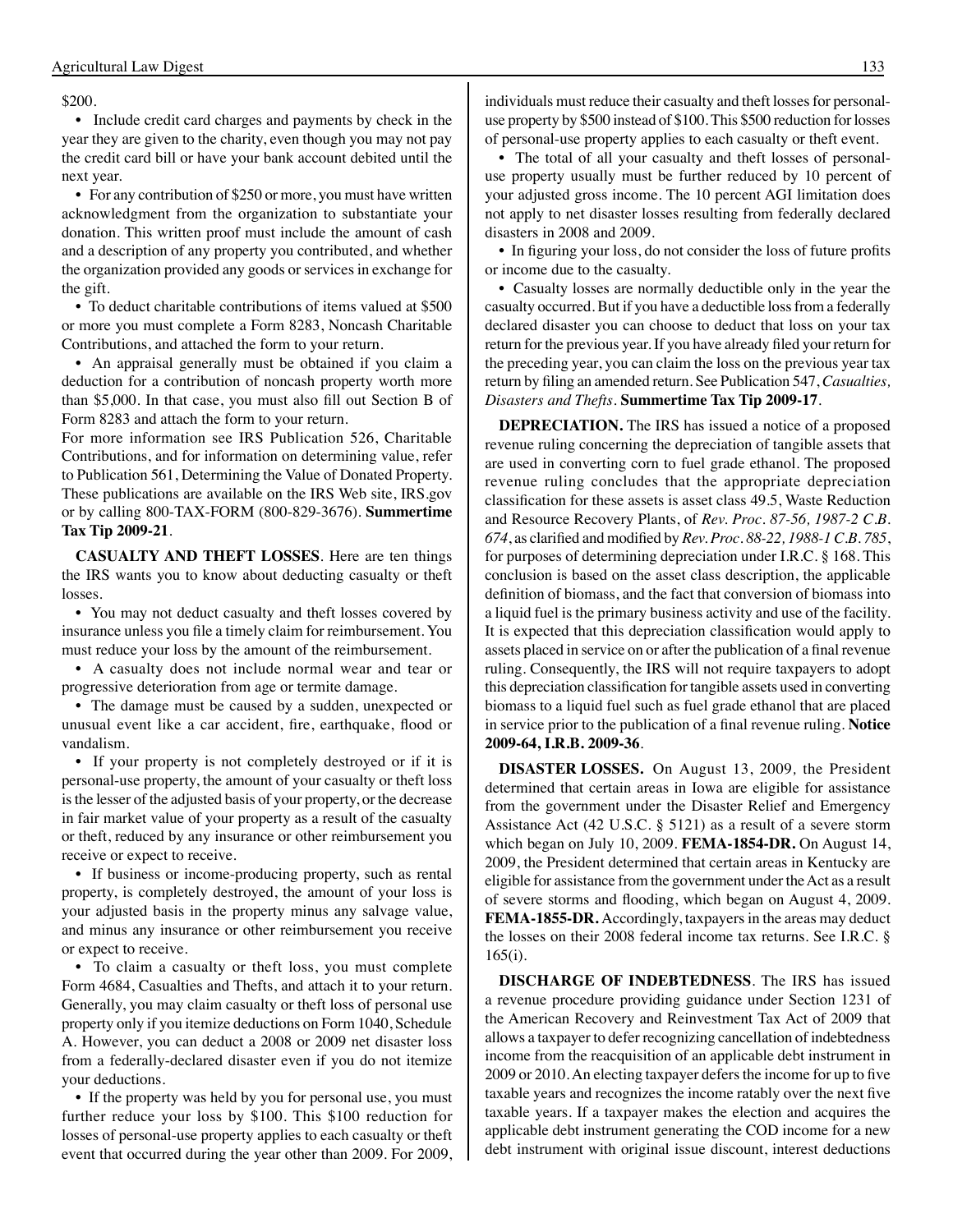for the OID generally also are deferred. The revenue procedure tells taxpayers the time and manner for making the election and includes specific procedures for partnerships, S corporations, tiered pass-through entities, and foreign entities. **Rev. Proc. 2009-37, I.R.B. 2009-36**.

**INTEREST RATE**. The IRS has announced that, for the period October 1, 2009 through December 31, 2009, the interest rate paid on tax overpayments remains at 4 percent (3 percent in the case of a corporation) and for underpayments remains at 4 percent. The interest rate for underpayments by large corporations remains at 6 percent. The overpayment rate for the portion of a corporate overpayment exceeding \$10,000 remains at 1.5 percent. **Rev. Rul. 2009-27, I.R.B. 2009-39.**

**NET OPERATING LOSSES.** The IRS has published a reminder that time is running out for many small businesses wishing to take advantage of the expanded business loss carryback option included in this year's recovery law. Eligible individuals have until Oct. 15 to choose this expanded carryback option. Eligible calendar-year corporations have until Sept. 15. This carryback provision offers small businesses that lost money in 2008 a way to quickly get some much needed cash if they were profitable in previous years. This option is only available for a limited time, so small businesses should consider it carefully and act before it's too late. Under the American Recovery and Reinvestment Act (ARRA), enacted in February, many small businesses that had expenses exceeding their income for 2008 can choose to carry the resulting loss back for up to five years, instead of the usual two. This means that a business that had a net operating loss (NOL) in 2008 could carry that loss as far back as tax-year 2003, rather than the usual 2006. Not only could this mean a special tax refund, but the refund could be larger, because the loss is being spread over as many as five tax years, rather than just two. This option may be particularly helpful to any eligible small business with a large loss in 2008. A small business that chooses this option can benefit by: (1) offsetting the loss against income earned in up to five prior tax years, (2) getting a refund of taxes paid up to five years ago, (3) using up part or all of the loss now, rather than waiting to claim it on future tax returns. Under ARRA, eligible taxpayers can choose to carry back a NOL arising in a taxable year beginning or ending in 2008 for three, four or five years instead of two. The option is available for an eligible small business (ESB) that has no more than an average of \$15 million in gross receipts over a three-year period ending with the tax year of the NOL. This choice may be made for only one tax year. Most taxpayers still have time to choose this special carryback and get a refund. A calendar-year corporation that qualifies as an ESB must file a claim by Sept. 15, 2009. For individuals, the deadline is Oct. 15, 2009. This includes a sole proprietor that qualifies as an ESB, an individual partner in a partnership that qualifies as an ESB and a shareholder in an S corporation that qualifies as an ESB. Deadlines vary for fiscal-year taxpayers, depending upon when their fiscal year ends and whether they are making the choice for the tax year that ends or begins in 2008. Individuals can accelerate a refund by filing Form 1045, *Application for Tentative Refund*. Similarly, corporations with NOLs may also accelerate a refund by using Form 1139, *Corporation Application for Tentative Refund*. Normally, refunds are issued within 45 days. These forms, along

with answers to frequently-asked questions about this special carryback, and other details can be found on the IRS Web site. **IR-2009-072**.

### **PARTNERSHIPS**

ADMINISTRATIVE ADJUSTMENTS. The IRS filed a final partnership administrative adjustment more than three years after the partnership filed its return but less than three years after the partners filed individual income tax returns claiming net operating loss carryforwards based on the partnership return. The partnership claimed that the FPAA was barred by the three year limitation period of I.R.C. § 6501. The court held that I.R.C. § 6229 did not limit the assessment period for partnership items for which an individual partners' tax year was still open for assessments. **Curr-Spec partners, L.P. v. Comm'r, 2009-2 U.S. Tax Cas. (CCH) ¶ 50,578 (5th Cir. 2009),** *aff'g***, T.C. Memo. 2007-289**.

**PENSION PLAN**. The taxpayer owned an interest in a governmental employee thrift savings plan. The taxpayer received an early, pre-age 59 1/2 distribution from the plan during a time when the taxpayer was suffering from mental distress due to employment difficulties. The taxpayer argued that the distribution was not subject to the 10-percent early withdrawal addition to tax because the distribution was made as a "financial hardship inservice withdrawal." The court held that the 10-percent addition to tax applied because there was no exception for financial hardship distributions. The court also refused to allow a disability exception under I.R.C. §  $72(t)(2)(A)(iii)$  because, although the taxpayer demonstrated some evidence of mental stress at the time, the taxpayer remained employed, participated in management of a farm and other rental property. **Dollander v. Comm'r, T.C. Memo. 2009-187**.

## **Safe Harbor interest rates**

## **September 2009**

|                 |      | Annual Semi-annual Quarterly Monthly |      |      |
|-----------------|------|--------------------------------------|------|------|
|                 |      | <b>Short-term</b>                    |      |      |
| <b>AFR</b>      | 0.84 | 0.84                                 | 0.84 | 0.84 |
| 110 percent AFR | 0.92 | 0.92                                 | 0.92 | 0.92 |
| 120 percent AFR | 1.01 | 1.01                                 | 1.01 | 1.01 |
| Mid-term        |      |                                      |      |      |
| <b>AFR</b>      | 2.87 | 2.85                                 | 2.84 | 2.83 |
| 110 percent AFR | 3.16 | 3.14                                 | 3.13 | 3.12 |
| 120 percent AFR | 3.45 | 3.42                                 | 3.41 | 3.40 |
|                 |      | Long-term                            |      |      |
| <b>AFR</b>      | 4.38 | 4.33                                 | 4.31 | 4.29 |
| 110 percent AFR | 4.82 | 4.76                                 | 4.73 | 4.71 |
| 120 percent AFR | 5.27 | 5.20                                 | 5.17 | 5.14 |
| - - - - - - -   |      | $\sim$ $\sim$ $\sim$                 |      |      |

## **Rev. Rul. 2009-29, I.R.B. 2009-37**.

#### **S CORPORATIONS**

SHAREHOLDER INCOME. The taxpayer was a majority owner of an S corporation. The taxpayer entered into personal sales contracts with several companies. The S corporation was not a party to those contracts. The taxpayer did not report income from the contracts as personal taxable income and claimed that the income belonged to the corporation. The court refused to believe the testimony of the taxpayer and held that the commissions were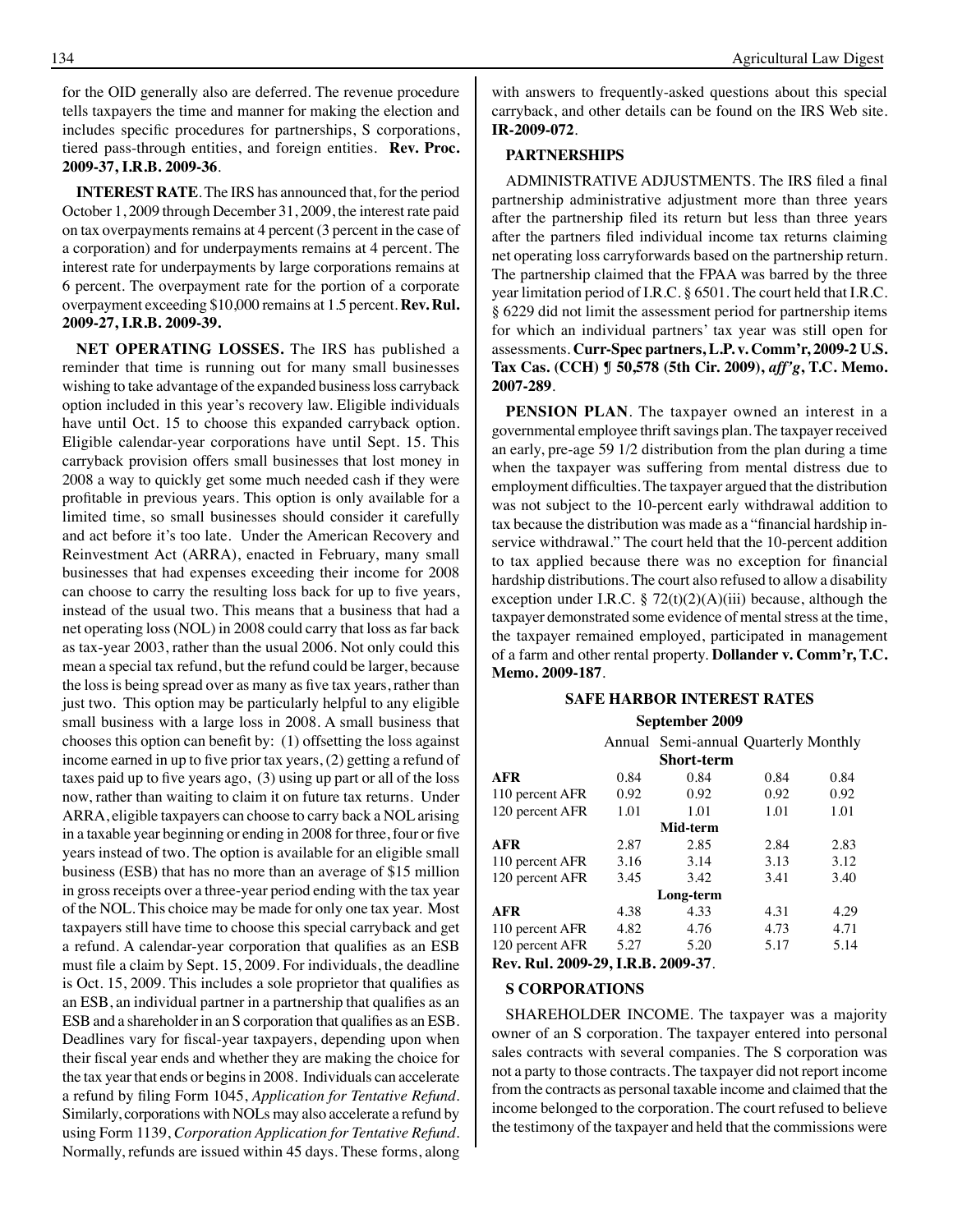## taxable income to the taxpayer. **Van Ryswyk v. Comm'r, T.C. Memo. 2009-189**.

**TAX NOTICES.** The IRS has issued a Tax Tip for taxpayers who receive a letter from the IRS: "Here are eight things every taxpayer should know about IRS notices – just in case one shows up in your mailbox.

• Don't panic. Many of these letters can be dealt with simply and painlessly.

• There are number of reasons the IRS sends notices to taxpayers. The notice may request payment of taxes, notify you of a change to your account or request additional information. The notice you receive normally covers a very specific issue about your account or tax return.

• Each letter and notice offers specific instructions on what you are asked to do to satisfy the inquiry.

• If you receive a correction notice, you should review the correspondence and compare it with the information on your return.

• If you agree with the correction to your account, usually no reply is necessary unless a payment is due.

• If you do not agree with the correction the IRS made, it is important that you respond as requested. Write to explain why you disagree. Include any documents and information you wish the IRS to consider, along with the bottom tear-off portion of the notice. Mail the information to the IRS address shown in the upper lefthand corner of the notice. Allow at least 30 days for a response.

• Most correspondence can be handled without calling or visiting an IRS office. However, if you have questions, call the telephone number in the upper right-hand corner of the notice. Have a copy of your tax return and the correspondence available when you call to help us respond to your inquiry.

• It's important that you keep copies of any correspondence with your records.

For more information about IRS notices and bills, see Publication 594, The IRS Collection Process. Information about penalties and interest charges is available in Publication 17, Your Federal Income Tax for Individuals. Both publications are available at IRS.gov or by calling 800-TAX-FORM (800-829-3676)." **Summertime Tax Tip 2009-22**.

**TRAVEL EXPENSES**. The General Services Administration has published the maximum per diem rates for locations within the continental United States for fiscal year 2010. The list increases or decreases the maximum lodging and meals and incidental expenses amounts in certain existing per diem localities, adds new per diem localities and removes some previously designated per diem localities. The standard lodging rate (where there is no specific rate listed) is \$70 per night; M&IE is \$46 per day (effective October 1, 2009). See http://www.gsa.gov/perdiem. **GSA Notice of Per Diem Bulletin 10-1, 2009 ARD 162-2 (Aug. 24, 2009).**

# **State regulation of agriculture**

**VETERINARY MEDICINE**. The plaintiff and defendant had entered into an oral contract to have the plaintiff perform heart

scans of thoroughbred horses that the defendant planned to purchase. The plaintiff charged that the defendant failed to pay the amounts agreed to when a horse scanned by the plaintiff won two major races and was sold for breeding. The defendant counterclaimed that the plaintiff violated Kentucky law by practicing veterinary medicine without a license. The issue was whether the performing of heart scans to provide advice as to the likelihood that a horse would perform well as a race horse was the practice of veterinary medicine under Kentucky law. The court held that the heart scans were not the practice of veterinary medicine because (1) the plaintiff never administered any medications; (2) the plaintiff was never involved in any treatment of a horse; (3) the plaintiff's limited role was to identify racing prospects and advise which horses to buy and sell; (4) the defendant continued to retain other licensed individuals to handle all veterinarian related issues at the sales and elsewhere; and (5) heart scanning was extremely common in the horse racing industry, the Kentucky Board of Veterinary Licensure was aware of the practice, and has individuals at the thoroughbred auctions, but has never taken any administrative action to try to halt the practice. **Ramsey v. Lambert, 2009 Ky. App. LEXIS 125 (Ky. Ct. App. 2009)**.

## **in the news**

**IRS Features Recovery Tax Credits on YouTube, iTunes.** The IRS announced the availability of video and audio products to help taxpayers take full advantage of the 2009 tax provisions in the American Recovery and Reinvestment Act. The IRS has launched a YouTube video site and an iTunes podcast site to better serve taxpayers. Taxpayers can visit the video site at www.youtube.com/ irsvideos to view information about the Recovery, tax tips and howto videos. These videos will be in English, Spanish, American Sign Language and other languages. The YouTube focus will be on the provisions of the American Recovery and Reinvestment Act. Videos will highlight the \$8,000 first-time homebuyer's credit for those who purchase a house this year, the sales or excise tax deduction on new car purchases and the expanded credits for education and energy conservation. The IRS YouTube channel will debut with seven Recovery videos in English and ASL and eight in Spanish. Also, included will be a video on using the IRS Withholding Calculator. Many workers received the Making Work Pay tax credit in April through their tax withholding at work. However, people who have more than one job or working spouses should especially check their withholding to ensure neither too much nor too little is being withheld. Taxpayers can use the calculator to help determine if they should make adjustments. Taxpayers can visit the audio site at iTunes to listen to IRS podcasts about ARRA tax credits. Taxpayers without an iTunes account can hear those same podcasts, in English and Spanish, on IRS.gov's Multimedia Center. **IR-2009-076**.